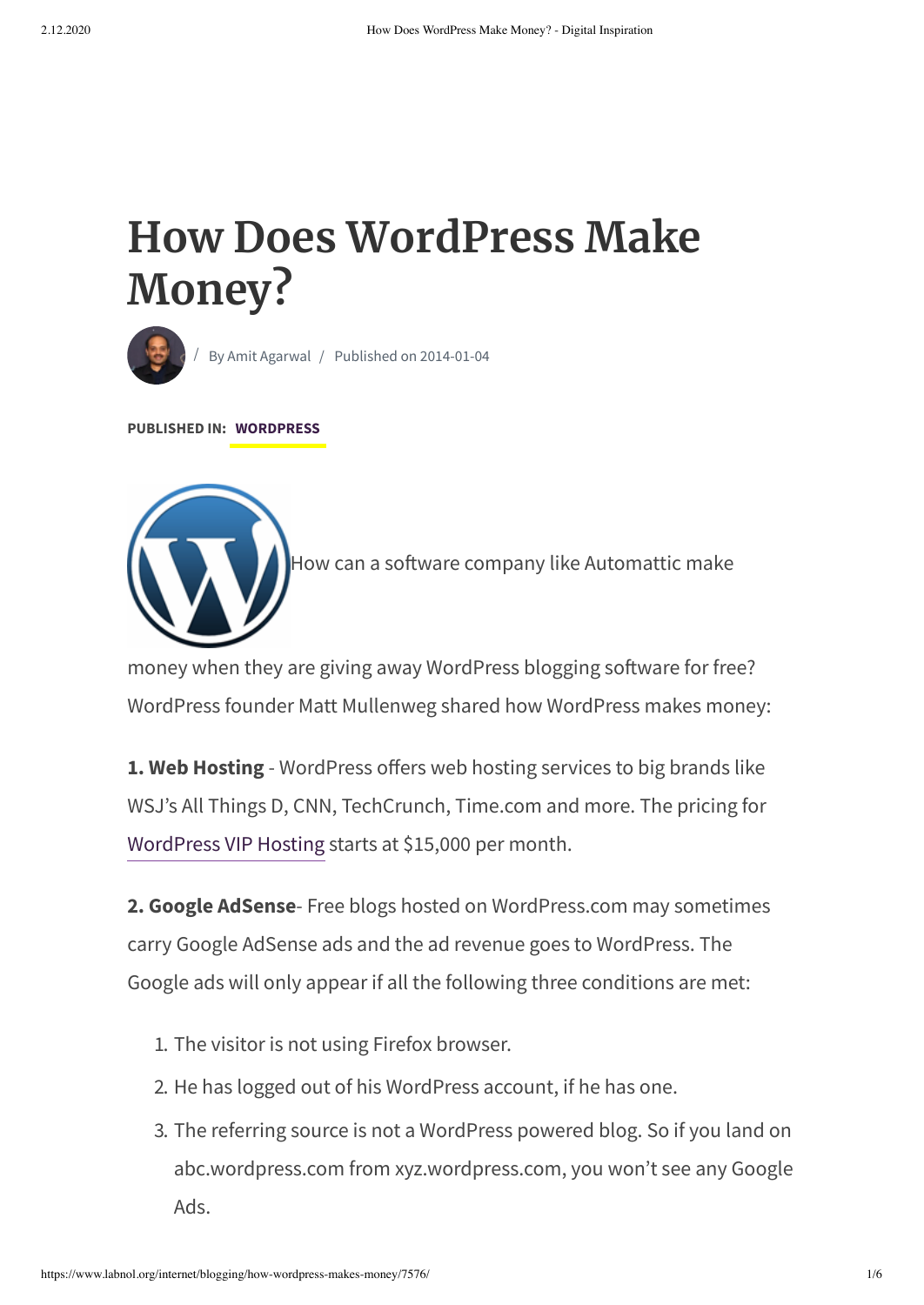Even with all these conditions, the revenue generated from serving Google AdSense ads on WordPress.com hosted blog may still be significant as they do around a billion page views per month.

**3. WordPress themes** - The WordPress themes directory offers premium themes [that cost anywhere](http://theme.wordpress.com/themes/sort/premium/) between \$50 and \$100. These GPL compatible themes are developed by third-party WordPress developers and Automattic gets a commission per sale.

**4. Premium Accounts** - While anyone can host a blog on WordPress.com for free, they charge you a fixed fee if you want to buy additional storage space for your multimedia files or if you wish to use custom web domain instead of the default wordpress.com sub-domain. These are [premium](http://en.wordpress.com/products/) features.

There are unconfirmed reports that WordPress may soon allow users to add AdSense in their free blogs for a subscription fee.

**5. Web Host Referrals** - [WordPress.org](http://wordpress.org/hosting/) suggests of list of third-party web hosting companies where you may self-host your WordPress blog(s) for a fee. Now all these are referral links so Automattic gets a commission per sale.

In fact, this hosting referral system may be extremely profitable for Automattic because if you search for "WordPress Hosting" on Google (a very competitive keyword phrase), the first sponsored link on the Google results page is paid by WordPress itself and it says - "Top 5 WordPress Web Hosts - Chosen by the developers of the WordPress blogging software".

**6. WordPress Support** - If you need help with WordPress (or WordPress MU) but the free support forums aren't solving the purpose, consider subscribing to the [Support Network](http://automattic.com/services/support-network/) of Automattic. The WordPress development team will help you solve problems related to your WordPress system and the response time can be as low as 6 hours. This service is primarily for Enterprise users who are willing to shell out a \$2.5-5k per year for support.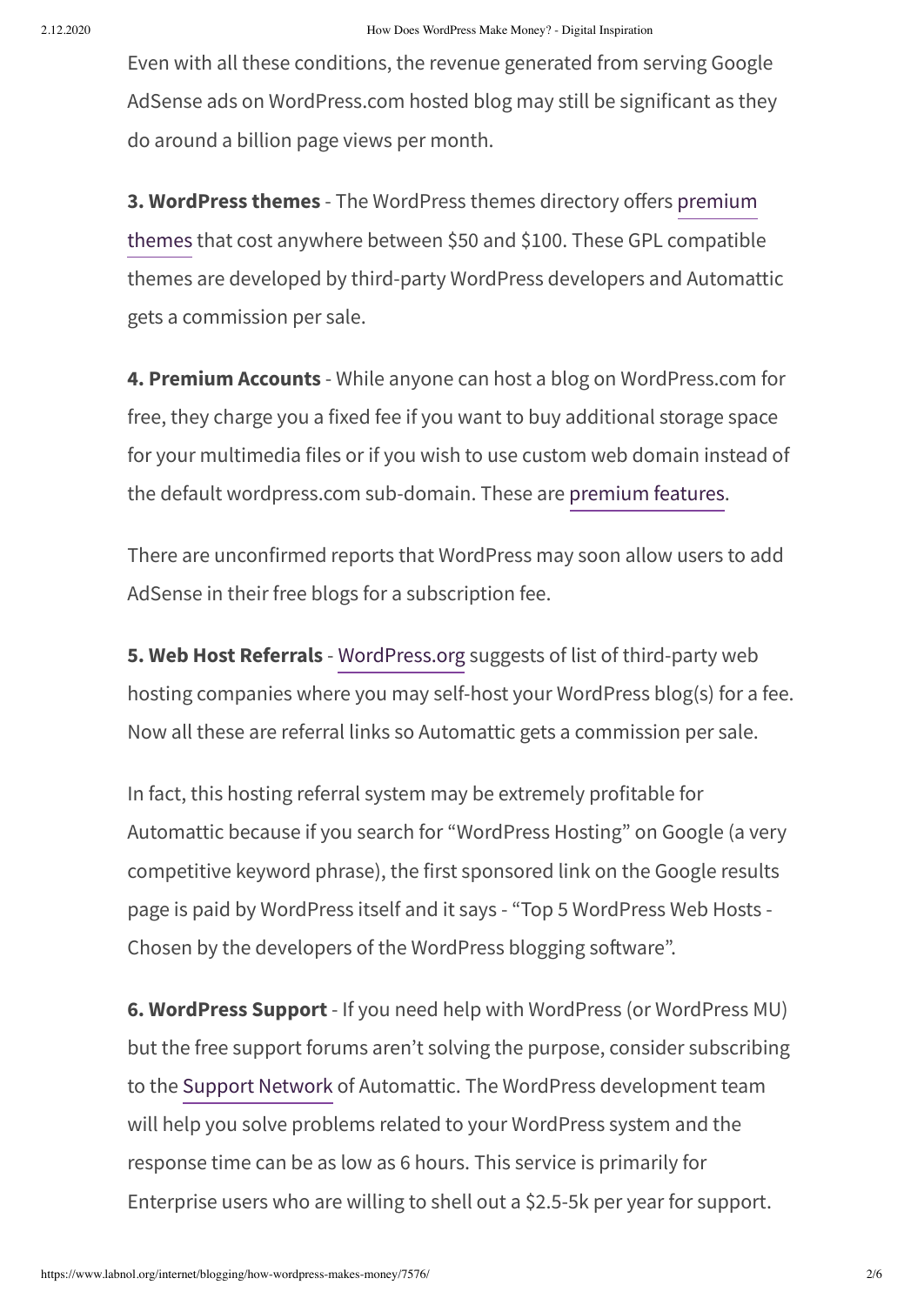**7. Poll Daddy** - I am not sure if Matt discussed this but Automattic also provides a paid [version](http://polldaddy.com/signup/) of Poll Daddy where you can have unlimited number of questions per survey and there's no Poll Daddy branding in your polls or surveys.

**8. Guided Transfers** - If you wish to move your blog from [WordPress.com](https://www.labnol.org/internet/move-to-wordpress-org/18850/) to WordPress.org, Automattic offers a service called Guided [Transfers](http://en.support.wordpress.com/guided-transfer/) to help you with the transfer. They charge a one-time \$119 fee for the transfer.

**9. VaultPress** – Should you wish to automatically backup your WordPress blog to the cloud, the [VaultPress](http://vaultpress.com/) service from Automattic can help. With packages starting at \$15 per month, they will backup your WordPress blog in real-time and will also notify you of potential security issues.

**10. VideoPress** – The [VideoPress](http://videopress.com/) plugin for WordPress lets you host videos and audio files on your own website. There are no limits on bandwidth or duration of videos, the videos are served without ads and it supports HD playback as well. Starts at \$60 per year.

**11. Automattic Kismet** - You don't often see spam in your blog posts because it all gets filtered by Automattic Kismet (Akismet for short), the excellent spam protection plug-in available for WordPress.

Now Akismet spam catching technology is free for non-commercial personal blogs but if you maintain a corporate blog or run a network of blogs, you are required to buy a [commercial](https://akismet.com/signup/) license of Akismet that starts at around \$50 per month. Professional bloggers, or anyone who makes more than \$500 per month in advertising revenue from a WordPress blog, is also required to pay \$5 per month for the Akismet license.

What's next - WordPress is expected to release premium WordPress plugin that could be another source of revenue for Automattic.

#### **PUBLISHED IN: [WORDPRESS](https://www.labnol.org/topic/word-press/)**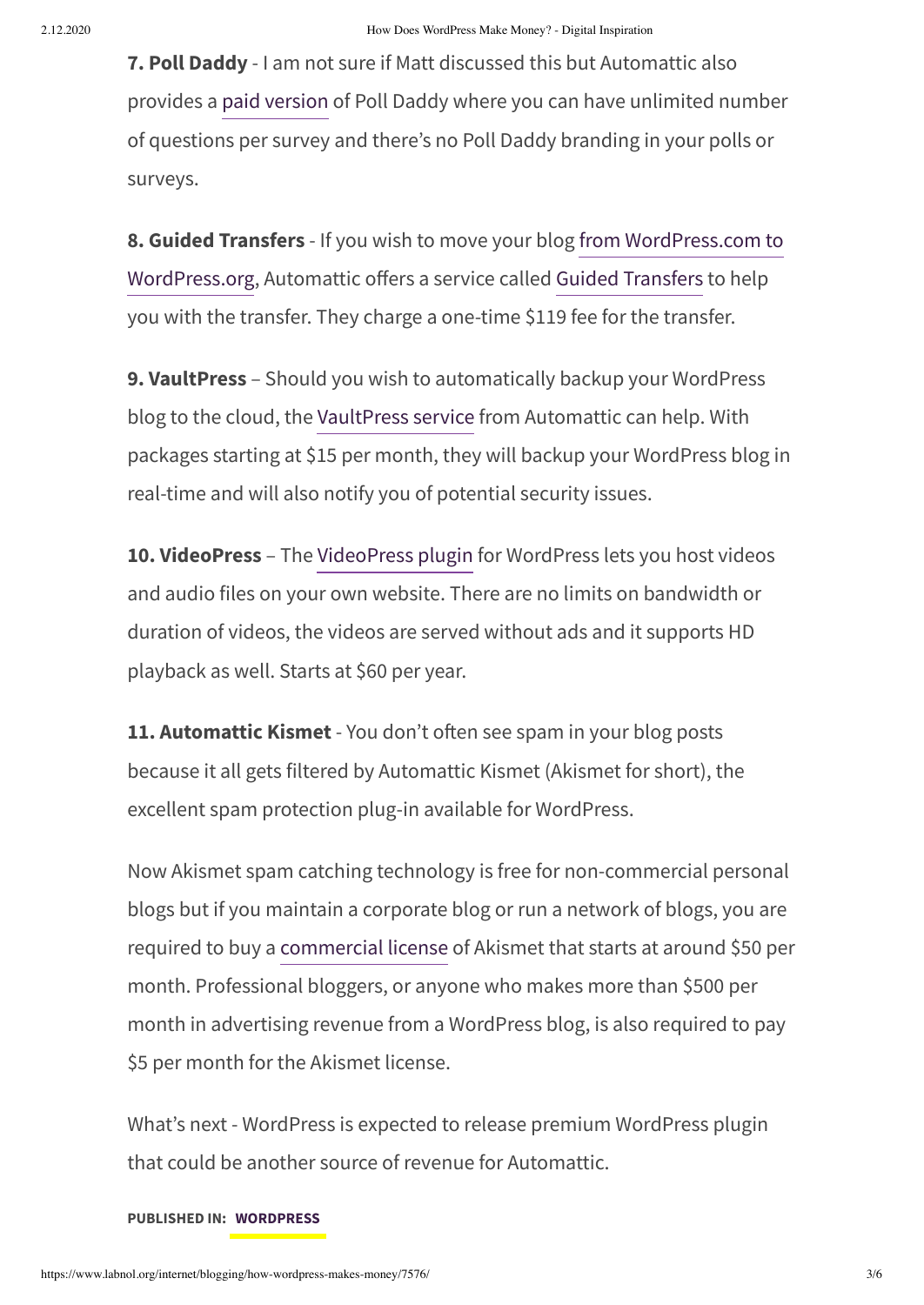

#### **You'll also like:**

- **Post to WordPress with [Google Scripts](https://www.labnol.org/code/19520-podcast-xml-feed) using XML-RPC API**
- **[Password Protect](https://www.labnol.org/code/20047-gravity-forms-to-google-spreadsheet) your WordPress Admin Folder**
- **[Authenticate WordPress](https://www.labnol.org/internet/track-404-error-pages/13509/) Users with Google Apps Script**
- **Make your WordPress [Website More Secure with](https://www.labnol.org/internet/blogging/writing-successful-blog/1896/) Single Sign On**
- **404 Page for WordPress with [Suggestions](https://www.labnol.org/code/19964-xml-rpc-google-apps-script)**
- **Clean your WordPress [Permalinks](https://www.labnol.org/code/19956-blogger-wordpress-redirection) for Better SEO**
- **Things You Should Do After Installing [Wordpress](https://www.labnol.org/internet/mailto-contact-forms/27999/)**
- **How to [Improve the Security](https://www.labnol.org/internet/block-google-with-robots-txt/28861/) of your WordPress Blog**
- **Send Gravity Forms Data to [Google Spreadsheet](https://www.labnol.org/internet/wordpress-login-without-password/28878/) or Email**
- **Essential Linux [Commands](https://www.labnol.org/code/19934-404-page-for-wordpress) for WordPress Users**

### **Looking for something? Find here!**

Type here to search.. **SEARCH**

# **Meet the Author**

**Web Geek, Google Developer Expert**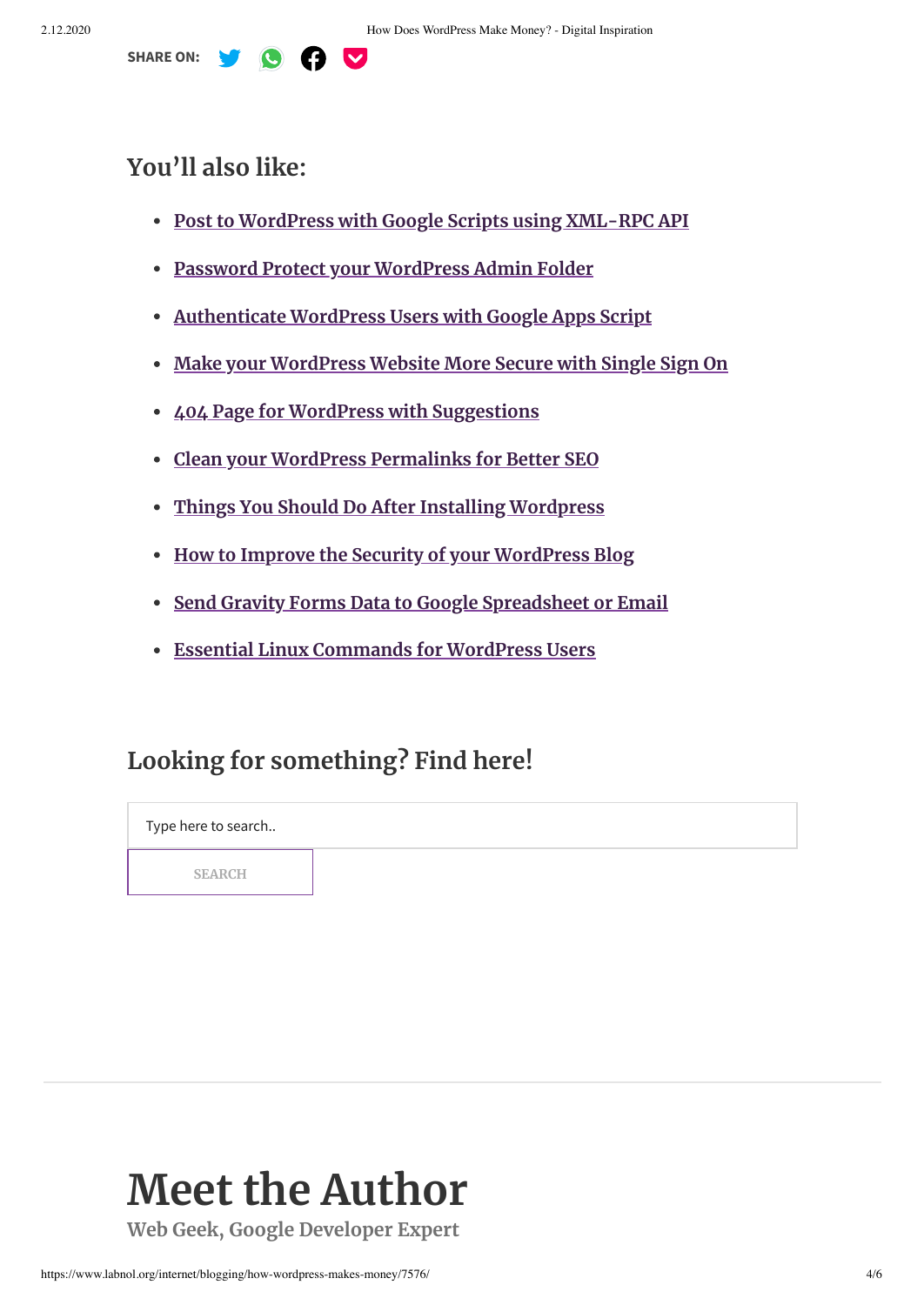2.12.2020 How Does WordPress Make Money? - Digital Inspiration



[Amit Agarwal](https://www.labnol.org/about) is a Google Developer Expert in Google Workspace and Google Apps Script. He holds an engineering degree in Computer Science (I.I.T.) and is the first professional blogger in India. He is the developer of Mail Merge for Gmail and [Document Studio.](https://gsuite.google.com/marketplace/app/mail_merge_with_attachments/223404411203) Read more on [Lifehacker](https://lifehacker.com/im-amit-agarwal-and-this-is-how-i-work-1506511234) and [YourStory](https://yourstory.com/2015/07/techie-tuesdays-amit-agarwal-labnol/)

## **Get in touch**

- Send an email at **[amit@labnol.org](mailto:amit@labnol.org)**
- Follow on [@twitter](https://twitter.com/labnol) and [@youtube](https://youtube.com/labnol).
- Subscribe to our email [newsletter](https://us1.list-manage.com/subscribe?u=f52af1b2d34e161675d992e00&id=f0282b6662) and never miss an update.

### **OVERVIEW**

Digital [Inspiration](https://digitalinspiration.com/)® , established in 2004, helps businesses automate processes and improve productivity with Google Workspace, Apps [Script,](https://www.labnol.org/topic/google-apps-script/) and Google Cloud.

© 2004 — 2020 Amit [Agarwal.](https://www.labnol.org/about) All rights reserved.

### **RESOURCES**

[About](https://www.labnol.org/about) Us

Google [Workspace](https://digitalinspiration.com/) Add-ons

Code [Snippets](https://www.labnol.org/category/code), [Topics](https://www.labnol.org/topics/)

Mail [Merge](https://digitalinspiration.com/docs/mail-merge) for Gmail